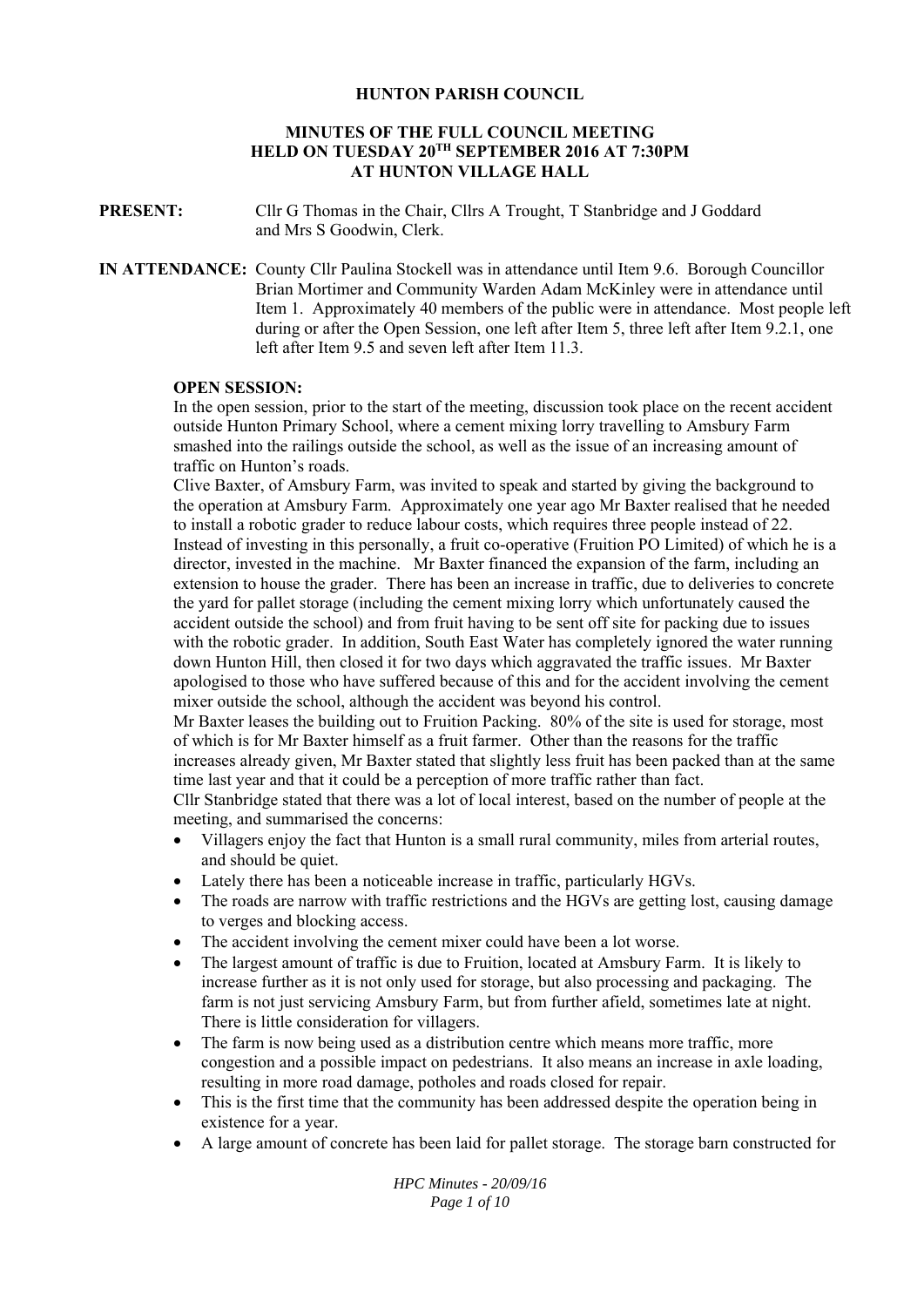pallets is used for fruit.

- There should be an adequate traffic management plan in place to take consideration of villagers.
- Other routes could be used. Traffic has taken unauthorised routes (through Chainhurst); it has not just been restricted to two days when South East Water closed the road.

Cllr Trought added that the traffic increase was real and not just perception, particularly in the last 6 to 8 months. Cllr Trought asked Mr Baxter how many HGVs go in and out of Amsbury Farm each day and the timescales. Mr Baxter was unable to provide the figures, but there is exceptional traffic at present due to it being harvest and traffic information could be provided once harvest is finished. He advised that in 1990 the national tonnage of fruit was 13 tonnes per hectare, now 40 tonnes per hectare is being grown and some varieties will grow 100 tonnes per hectare. The varieties are very high yielding. He apologised for the traffic issues, but had made efforts to improve the signage. However, he has not been given permission to erect a sign near the entrance to the access road leading to his farm as he does not own this land.

Cllr Thomas asked whether the acreage of the farm had increased now the farm is being used to pack other farms' fruit. Mr Baxter stated that the holding is 130 hectares of which 106 hectares is fruit. Other farms' fruit is being packed, but this was the situation before. The correct planning permissions are in place and a recent visit from an MBC Enforcement Officer did not raise any issues.

Borough Cllr Mortimer agreed that the Enforcement Officer would not have had an issue with the buildings as they are allowed under permitted development and, as long as prior notice was given, planning permission is not required. However, Mr Baxter has stated in the prior notice that there will be no impact on traffic movements, which is understandable if it is the farm's own produce, but not if the business is changing and others fruit is being packed and stored. If this is the case, a planning application should be submitted and a traffic management plan provided. Mr Baxter stated that the nature of the business has not changed as he has been packing other farms fruit since 1990, so he would not need to apply for planning permission. He had applied for grant aid in 2001 and 2010, a stipulation of which was that other people's fruit had to be imported and packed. This all formed part of the planning application otherwise the grant aid would not have been received. There is no change to the business other than leasing the site to Fruition; there have been no changes to the actual operation.

Cllr Stanbridge challenged the statement that nothing has changed as aerial photographs on the KCC footpaths website show the changes to Amsbury Farm. The business may not have changed, but the size has increased and there has been no acknowledgement of the change in the scale of the operation or how to manage the traffic. There has also been the removal of a footpath on Amsbury Farm land. Mr Baxter said that the footpath has not been removed. He had called out KCC PROW as the footpath was near a busy area of the farm and he was concerned about safety; they said it was fine if signage is put up or the path is diverted. Mr Baxter agreed to speak to Fruition to see if the Parish Council can visit the site.

Several parishioners expressed their views, that over the years productivity, the volume of fruit and the number of buildings have increased, so more vehicles must be being used to move it, resulting in more traffic. Either the size or number of lorries used has increased. It was also felt that there should be controls over the times lorries go to and from the farm; Fruition could stipulate times and routes in contracts with its customers. Mr Baxter stated that articulated lorries are used, that has not changed. Some companies are not supplied any more due to late pick-ups, but it is very difficult to put demands on supermarket customers. Mr Baxter is a director of Fruition PO, not Fruition Packing.

Another parishioner felt that the increase in vehicles on the roads was not just down to vehicles associated with Amsbury Farm, but also Clock House Farm in Coxheath. These vehicles are driven much more dangerously and unprofessionally compared to the drivers going to Amsbury Farm and need to be dealt with through engagement with the farm.

Cllr Thomas felt it would be worth the Parish Council considering constraints on lorries in terms of times and routes and explore options to ease worries. He thanked Mr Baxter and the parishioners for their contributions and agreed that it would be useful for the Parish Council to

> *HPC Minutes - 20/09/16 Page 2 of 10*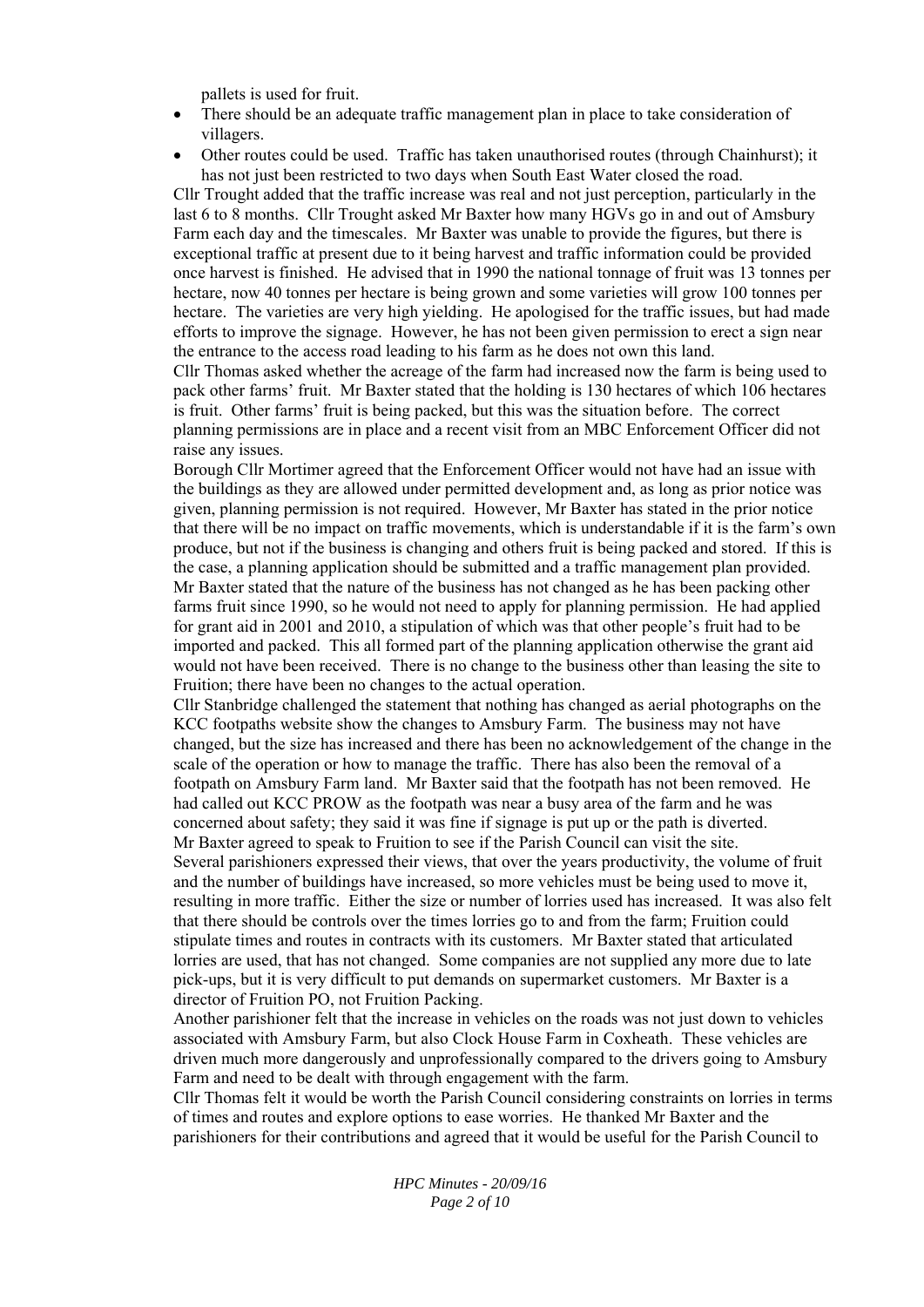visit the operation if Mr Baxter could speak to Fruition.

Another subject causing concern is The Chances site on Lughorse Lane. A parishioner asked for clarification on the number of static caravans and touring caravans currently on the site and the number requested through planning applications.

Cllr Thomas advised that the plot is split into two and there is currently permission for one static home and one touring caravan on each. A planning application has been submitted to add one static caravan to the first plot. Another application seeks to replace the touring caravan on the second plot with another static home, but a subsequent application requests two static homes and two touring caravans on the second plot and the formation of a third plot. The applicants have incorrectly included the access road in their planning applications, but this road does not belong to them. The Chances site is in the MBC Local Plan, but the size of the site is incorrect in the Local Plan as it is ½ acre, not an acre as stated.

The parishioner stated that there had been no objections on an Environmental Health basis by MBC, but there are clearly going to be issues due to the increase in the number of people on the site. She has informed Planning Enforcement that there are more caravans on the site than there should be, but the residents have put in the planning applications to stop the enforcement. Cllr Thomas suggested that parishioners are encouraged to write in to MBC.

Paul Paulding of Esquire Developments asked to speak about the planning application which Esquire Developments has submitted for Wilsons Yard on George Street, which currently consists of industrial units. The owner wishes to retire and would like to sell the site as a potential housing site. Esquire Developments (ED) has been getting feedback from MBC and from the Parish Council at the last meeting on  $19<sup>th</sup>$  July and seeks to maximise the value of the site while meeting the wishes of the Parish Council. The most recent application is for five houses; three detached and a pair of semi-detached properties. There is a small orchard at the front to disguise the buildings.

A parishioner felt that the traffic build up will increase with this number of properties. Mr Paulding advised that the site could be sold as a commercial site where the traffic could be much worse. The parishioner is in favour of houses, but less houses. Although the number of car parking spaces has been reduced from the previous application there is no mention of the effect of traffic on George Street. There are also factual inaccuracies in the planning application as there are less buses a day than the number stated in the application and there is reference to wide verges, but George Street is a single track and residents cannot walk down it as there are ditches. In addition, there is no mention of how the drainage will be dealt with.

Cllr Thomas considered the new plans to be an improvement on the previous ones as it will be a properly organised site, not commercial, with four properties, one of which is split into two. It should not create traffic of any volume. The parishioner disagreed as 15 years ago the site was refused for two properties due to traffic concerns. Borough Cllr Mortimer advised that MBC refused B1 use, but the Planning Inspector approved it. Traffic could be worse with a commercial site. The parishioner felt that two houses would be preferable or two bed houses, but Mr Paulding warned that a development of two houses would put the site back on the commercial market and ED had tried to meet the needs of the village by including a two bed and three bed house.

Another parishioner felt there was inadequate cover from other aspects, not just the road. ED is looking to plant trees, but has to work within the constraints of the site.

Cllr Trought understood the need for ED to make the development viable and does not have an issue with housing in Hunton as long as it is the right kind of housing, although the number of vehicles could potentially be an issue.

Cllr Thomas thanked Mr Paulding for attending the meeting.

#### **1. APOLOGIES**

Apologies were received and accepted from Cllr D Heaton. Borough Cllrs R Webb and E Fermor and PCSO M Day had also sent their apologies.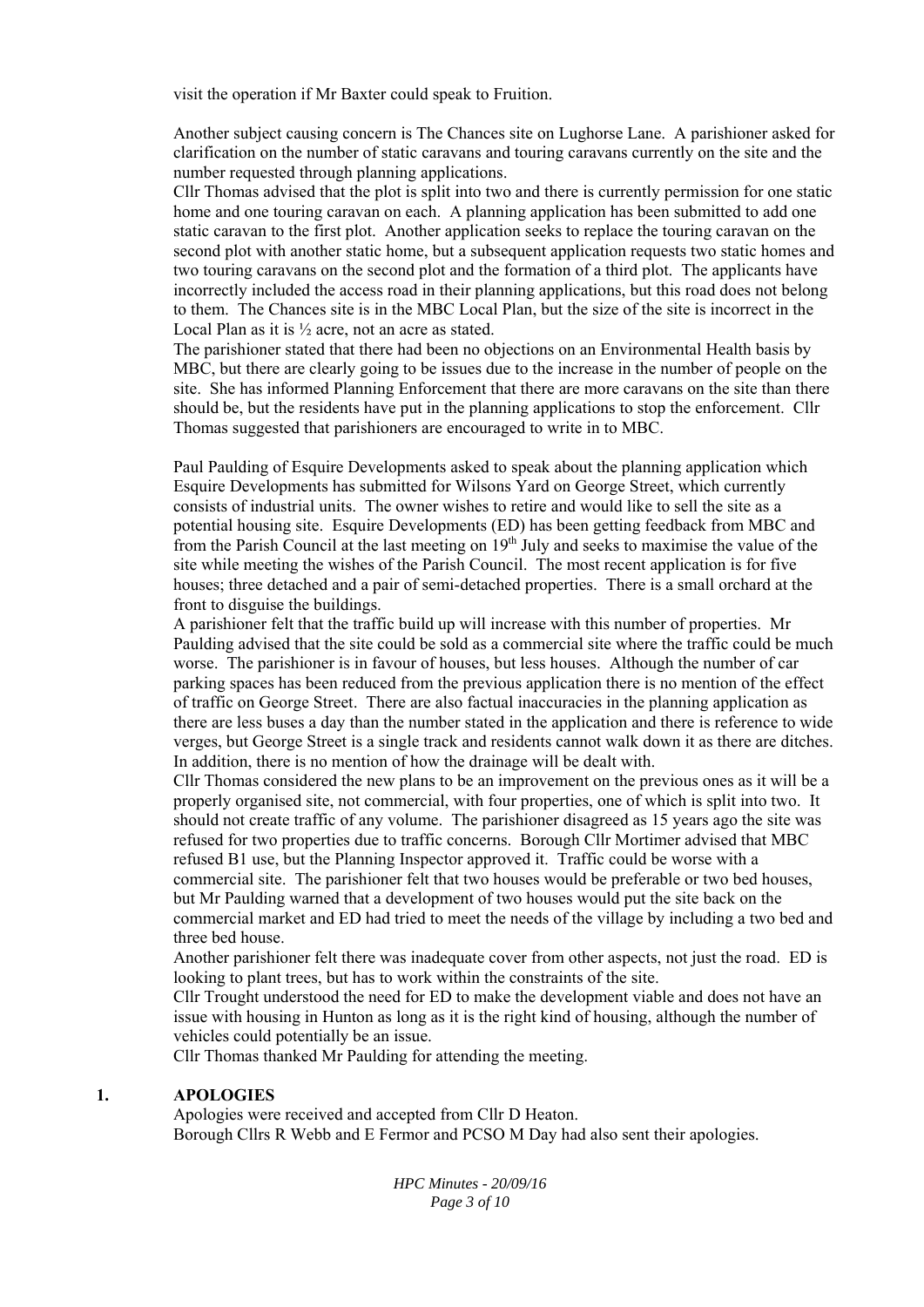#### **2. FILMING AND RECORDING**

No members of the public expressed a wish to film, record or photograph the meeting.

#### **3. COUNCILLOR DECLARATIONS**

#### **3.1 Declaration of Interests**

Cllr Stanbridge declared that he was a resident of Amsbury Farm with regard to the discussion in the Open Session.

#### **3.2 Dispensations**

There were no requests for dispensations.

#### **4. MINUTES OF THE FULL COUNCIL MEETING HELD ON 19TH JULY 2016**

The minutes of the meeting held on  $19<sup>th</sup>$  July 2016 had been previously distributed. The Chairman signed off the official copy of the minutes.

### **5. MATTERS ARISING FROM PREVIOUS MINUTES NOT INCLUDED IN THE AGENDA**

Item 10 – Lionel Robbins accepted the appointment as Internal Auditor for the Parish Council for 2016/17.

Item 12.7 – Letters of thanks have been sent to Steve and Sue Wyles and Lesley Lee for the cream tea Pop-Up shop event.

Item 13.3 – The defibrillator code has been distributed to various sports clubs and organisations in the village. Training is still to be arranged in the use of the defibrillator.

Item 13.4 – A date needs to be set for a visit to the football club changing rooms to assess the condition of the building.

#### **6. POLICE BUSINESS**

PCSO Megan Day was unable to attend the meeting. The Chairman read out the following crime report:

02/09/16 – Water Lane – Theft

Community Warden Adam McKinley provided the following written report:

He is working with the school regarding parking and speeding of traffic. He has watched the traffic and is sure parking is bad near the school, but it was fine when he was there. He has concerns about the speed of traffic and will work with the Parish, Kent Police and KCC Highways.

Concerns have been relayed to Claire Chewter from KCC Highways. Claire will review the 'keep clear' sign outside the school as it looks as though it needs retouching. Claire was also advised that the 20mph speed limit during school times is being ignored or people are not seeing it. Adam has also advised that the school does not have a particular sign in place, which Parking Enforcement would require if they are to come out.

The gates outside the school have been damaged by a cement mixer lorry. KCC Highways removed the gates on the same day and will replace them as soon as possible. The Police were called and PCSO Megan Day attended and took information.

Adam would like to have a place in the village for a monthly surgery and a base in Hunton if possible (especially in winter).

#### **7. LOCAL COMMUNITY**

#### **7.1 King George V Playing Field**

Simon Taylor, Chairman of the King George V Playing Committee, reported on the last meeting held on 14th September:

Moles and rabbits are not causing too many problems as the ground is so hard.

The play area/car park and boundary area near the cricket pavilion have all been tidied by Robert

*HPC Minutes - 20/09/16 Page 4 of 10*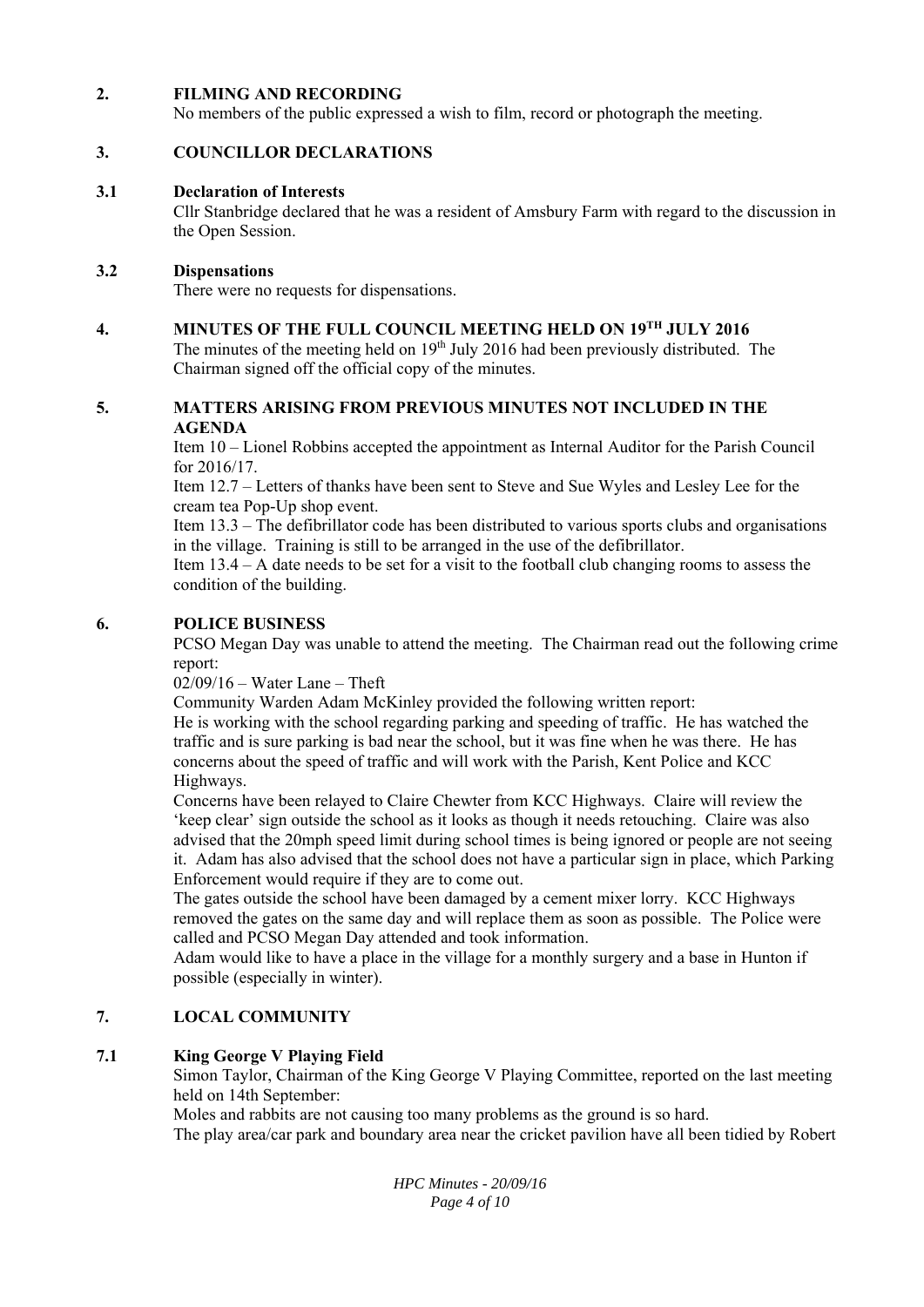Cox, who has also cut back the low hanging trees near the cricket pitch and the hedge along the road to Hunton Engineering. Robert will be employed on a regular basis during the summer months to do these jobs.

Health and safety – MBC reports received refer to grass growing around the support posts of the multi play equipment and the paint on the multi play timber. The annual play area inspection report has also been received – all points are low risk/to monitor; a working day will be planned to deal with the issues raised. The multi play equipment and the surfacing is getting old, so a replacement will be considered, likely to cost £6-10k. Funding sources will be considered to contribute towards the cost. An additional piece of equipment is also being considered. There will be £6,215 remaining in funds after the invoices have been paid this evening. A new pedestrian gate to the field is to be purchased. In future, the bins on the field will be emptied every week from June to August. Quotes are to be obtained from other companies for bin emptying as a comparison to the MBC cost.

A vote of thanks was given to Danny Peacock for taking on the role of Chairman for the last few years. A new bank account is to be set up with Unity Trust Bank to allow the Playing Field Committee finances to be segregated from the Parish Council, with members of the Committee as cheque signatories. The account opening form will be completed at the next meeting. Kathy Reid attended from the Village Hall Committee. It was agreed that HWCC would provide a set of rules to be given to hall hirers and Kathy would rewrite the terms and conditions for hall hire to ensure that hirers are fully aware of what they can and cannot do in relation to the field. The final building regulations have been signed off for the cricket pavilion.

#### **7.2 Hunton Village Hall Committee**

Mike Summersgill, Treasurer of the Village Hall Committee, reported that the village hall has been painted inside; the floor has been resanded and recoated; and new tables are to be provided. The number of weddings at the hall will be limited and the prices increased. A caretaker has now been employed, but is still to start.

#### **7.3 Hunton Primary School**

Cllr Trought is to re-establish a dialogue with the school, following Cllr Wyles resignation from the Parish Council, as she is taking his place as Parish Council representative.

#### **7.4 Tree & Pond Warden**

Mike Summersgill, the Tree & Pond Warden, attended the meeting to report on his inspection of the tree stock on Parish Council owned land. Most tree wardens will conduct an annual tree inspection, but Mike has been unable to obtain the records from the previous Tree Warden. From his review, approximately 12 trees need to be properly assessed, including the lime trees at the front and back of the village hall, which are heavily overhanging the hall, and 6-7 oak trees on the field whose condition needs to be checked (a bough fell off one last year). Mike attended training on tree diseases, Ash dieback is a particular issue and is all over the village. It will decline over the next 5-10 years, but needs to be monitored.

A Visual Tree Assessment (VTA) is recommended to ensure that the Parish Council's liability is reduced as action is likely to be required (tree surgery) on some of the trees. Costings have been obtained from three providers, ranging from £350 to £500 to assess all the trees. Members **Agreed** that a VTA is necessary and asked Mike to provide confirmation of the costings.

#### **8. COUNTY & BOROUGH COUNCILLORS**

#### **8.1 County Councillor**

County Cllr Stockell has contacted Roger Wilkin, Director of Highways, Transportation & Waste, regarding the condition of Hunton Hill.

Cllr Stockell handed out an update on the projects supported by her Combined Members Grants and KCC activities.

> *HPC Minutes - 20/09/16 Page 5 of 10*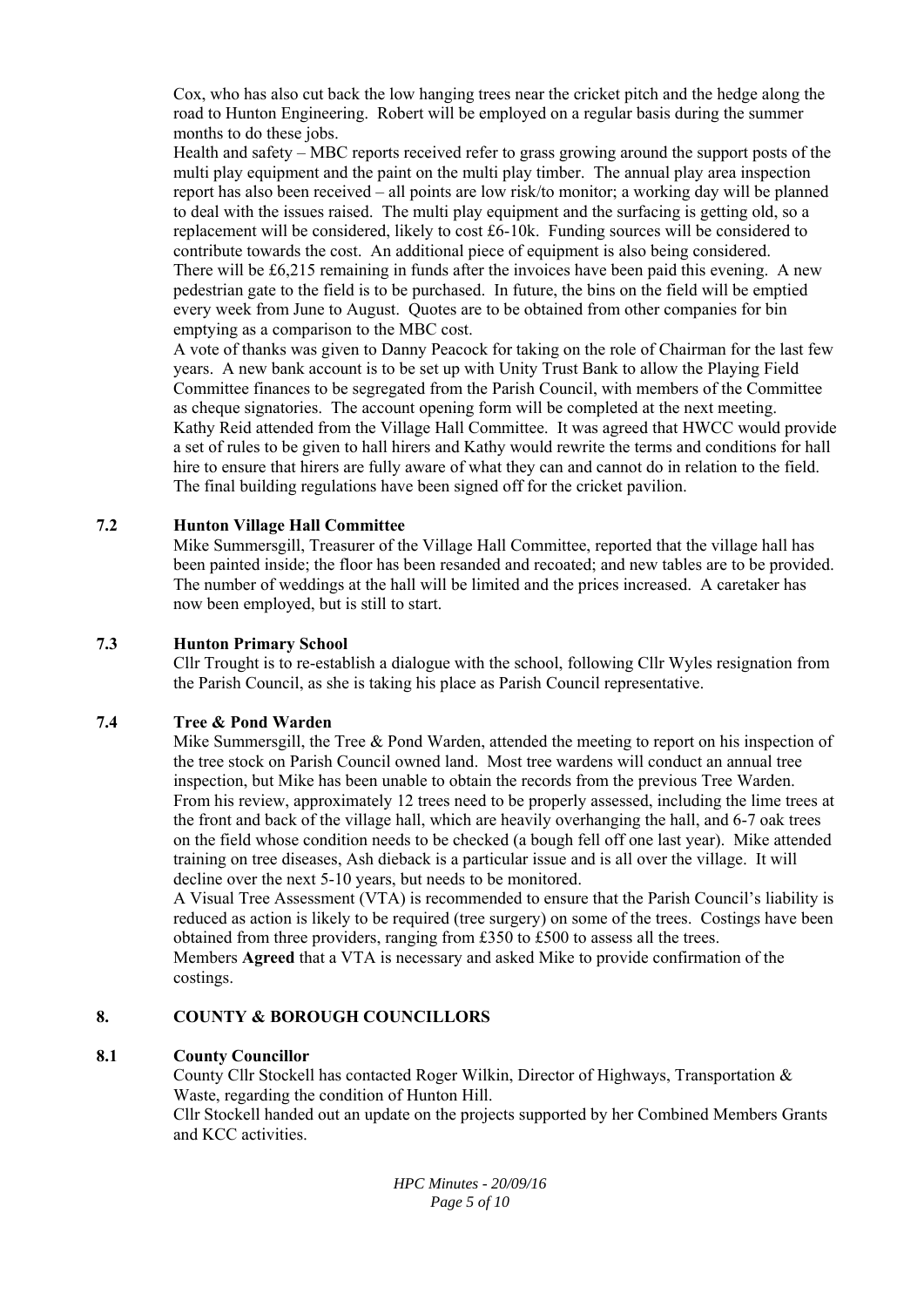Half of the main KCC budget is allocated to adult social care and children. KCC has had to reduce the budget again and make up the deficit.

Cllr Stockell has been chairing the Environment & Transport Committee and is taking on an Education role.

A 20mph speed restriction is to be placed outside 7 schools, including Hunton Primary School (there is currently a 20mph advisory limit). Cllr Stockell is also pushing for a 30mph limit on Hunton Hill, although Roger Wilkin has said there is no accident record. Cllr Stockell could possibly pay for this out of her budget; the Parish Council could consider employing a traffic consultant.

When asked about MBC making a complaint regarding KCC Highways not commenting on planning applications, Cllr Stockell stated that KCC Highways comment on all major planning applications and are present on the MBC Planning Committee. However, it is impossible for them to comment on every single application. Cllr Thomas noted that KCC Highways put forward a very strong response to the MBC Local Plan regarding proposed developments and their effect on the town.

#### **8.2 Borough Councillors**

The Borough Councillors were unable to attend the meeting.

#### **9. PARISH COUNCILLORS**

#### **9.1 Liaison with External Bodies**

Cllr Thomas has been liaising with many other parishes on the MBC Local Plan, putting in their objections. On behalf of CPRE, a lawyer's complaint was submitted regarding the Langley development as MBC used their own consultants, not KCC's, who only referred to bus priorities and considered other traffic to be unaffected.

#### **9.2 Footpaths and Ditches**

#### **9.2.1 Update**

The Clerk is arranging for Graham Rusling and David Munn of KCC PROW & Access to visit the site of the proposed extension of the permissive footpath to Lughorse Lane and will advise Members of the date when it has been arranged. ACTION: CLERK Mike Summersgill reported that there had been an intentional blockage of the footpath from West Street to Water Lane which had been reported to KCC and cleared within two days.

#### **9.2.2 Permissive Footpath on West Street – Hedge and Verge Maintenance Contract**

The two-year contract for the maintenance of the hedge and verges near the permissive footpath on West Street is coming to an end. Members reviewed the specification and agreed that no changes needed to be made. Members **Agreed** that Robert Cox Country Services, Tregoning's Trees and Aspen Tree Services should be invited to tender for the work, with a 4-week deadline to return the quotations. ACTION: CLERK

#### **9.3 Highways**

Cllr Goddard and Ron Porter have met with Susan Laporte and Claire Chewter of KCC Highways. Susan Laporte suggested installing a dished channel outside Hunton Primary School to prevent the verge from being eroded any further. Claire Chewter has provided a quote of £3,162.99 for 50m on each side of the school entrance on the school side of the road. Cllr Stanbridge queried whether there had been any further discussion on the flooding on East Street. There has not, but potholes have been reported. Cllr Goddard **Agreed** to email Claire Chewter to keep flooding on the agenda as the drains need to be cleaned regularly and the Clerk will report it on the KCC Parish Portal. ACTION: CLLR GODDARD/CLERK

> *HPC Minutes - 20/09/16 Page 6 of 10*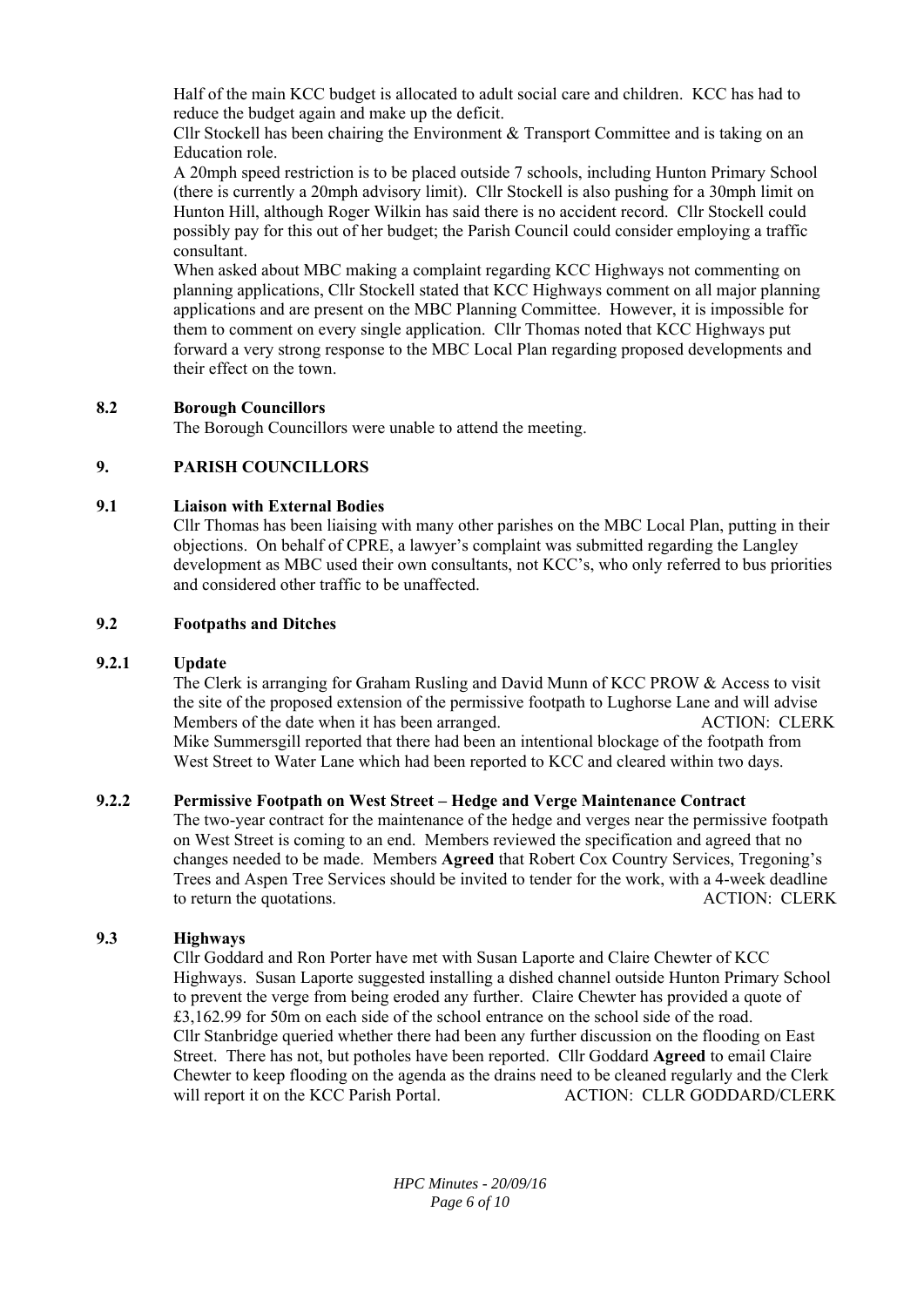#### **9.4 Speedwatch**

Helen Ward is now co-ordinating Speedwatch and provided a detailed update.

The table below summarises the data from the Speedwatch sessions carried out in August and September:

| Date                    | <b>Time</b>      | No. vehicles<br>recorded | No. vehicles<br>speeding | Average<br>speed | <b>Highest</b><br>speed |
|-------------------------|------------------|--------------------------|--------------------------|------------------|-------------------------|
| $23^{\text{rd}}$ August | $7:45 - 8:45$ am | 104                      | $15(14.4\%)$             | $29.4$ mph       | $42$ mph                |
| $30th$ August           | $5:30 - 6:30$ pm | 69                       | $12(17.4\%)$             | $29.6$ mph       | $43$ mph                |
| $8th$ September         | 9:30-10:30am     | 66                       | $3(4.5\%)$               | $23.5$ mph       | $37$ mph                |
| $13th$ September        | $5:15-6:15$ pm   | 125                      | 14.4%                    |                  | $45$ mph                |
| $19th$ September        | $5:15-6:15$ pm   | 134                      | 9%                       |                  | 48mph                   |

The August sessions took place before the school went back to try and get an idea of the rush hour traffic flow and speed during the holidays when there are less parked cars. The number speeding in the morning session on 23<sup>rd</sup> August was about twice the average percentage recorded in the year to date and the average speed was 4mph higher than the average in the year to date. The evening session on  $30<sup>th</sup>$  August recorded one of the highest percentages of speeding vehicles ever recorded by the team. It appears that when there are less parked cars to negotiate there is an increase in overall traffic speeds and number of vehicles speeding.

The volume of traffic was much higher in the two September evening sessions. The reduction to 9% of vehicles speeding on 19<sup>th</sup> September could be down to large numbers of tractors slowing traffic generally. The 48mph speed recorded on 19<sup>th</sup> September is the highest speed recorded to date in the 30mph zone; another vehicle was travelling at 46mph. These should generate an automatic letter from the police.

Since  $29<sup>th</sup>$  July 2015, 1,760 vehicles have been recorded by Speedwatch, mostly outside the school, but also outside the village hall. The average speed is fairly consistent, but the average percentage of cars speeding is on the increase. It is evident that vehicles speed away once they have passed the speed monitor.

Another session is planned for September, but once the mornings and evenings get darker it will not be possible to monitor rush hour traffic. There are two new volunteers who will need to be trained, to bring the total number to 11. The team is looking to find a site in East Street to monitor traffic speeds and volumes, possibly outside Mulberry Farm. It is a 60mph limit, but data collected could support a request for a 30mph speed limit in this area. It may be possible to combine this with Lorry Watch, which is being considered, but information is required from KCC on the operation of the weight limit on East Street first.

Coxheath Speedwatch has requested help with a session to monitor both ends of Heath Road, which may be possible if the team is available and willing to help.

Cllr Thomas agreed that it would be useful to obtain speed data on East Street to start discussions with KCC Highways.

#### **9.5 Huntonwatch**

Steve Wyles of Huntonwatch has provided the update below:

Since the last report there have been two thefts in Hunton:

- The theft of one of the new scaffold signposts from the roadside along the playing field. These had been left out because of the upcoming Beer  $&$  Cider Festival. Unsure if this has been reported to the police.
- A large trailer from a farm in Water Lane. Reported to the police.

Two other incidents are worthy of note and both concern traffic accidents outside the school:

- A collision between a car travelling from Yalding and the door of a vehicle parked on the dangerous West Street/Grove Lane/Bishops Lane crossroads. One person appears to have suffered whiplash. The school was informed because there were young children in the parked car but they took no action. Unsure if this has been reported to the police.
- A cement mixing lorry on its way to Amsbury Farm, where the driver lost control while passing a line of parked cars and demolished the safety fencing at the school's pedestrian entrance, the 30mph signpost and a good length of the hedge bordering the school field.

*HPC Minutes - 20/09/16 Page 7 of 10*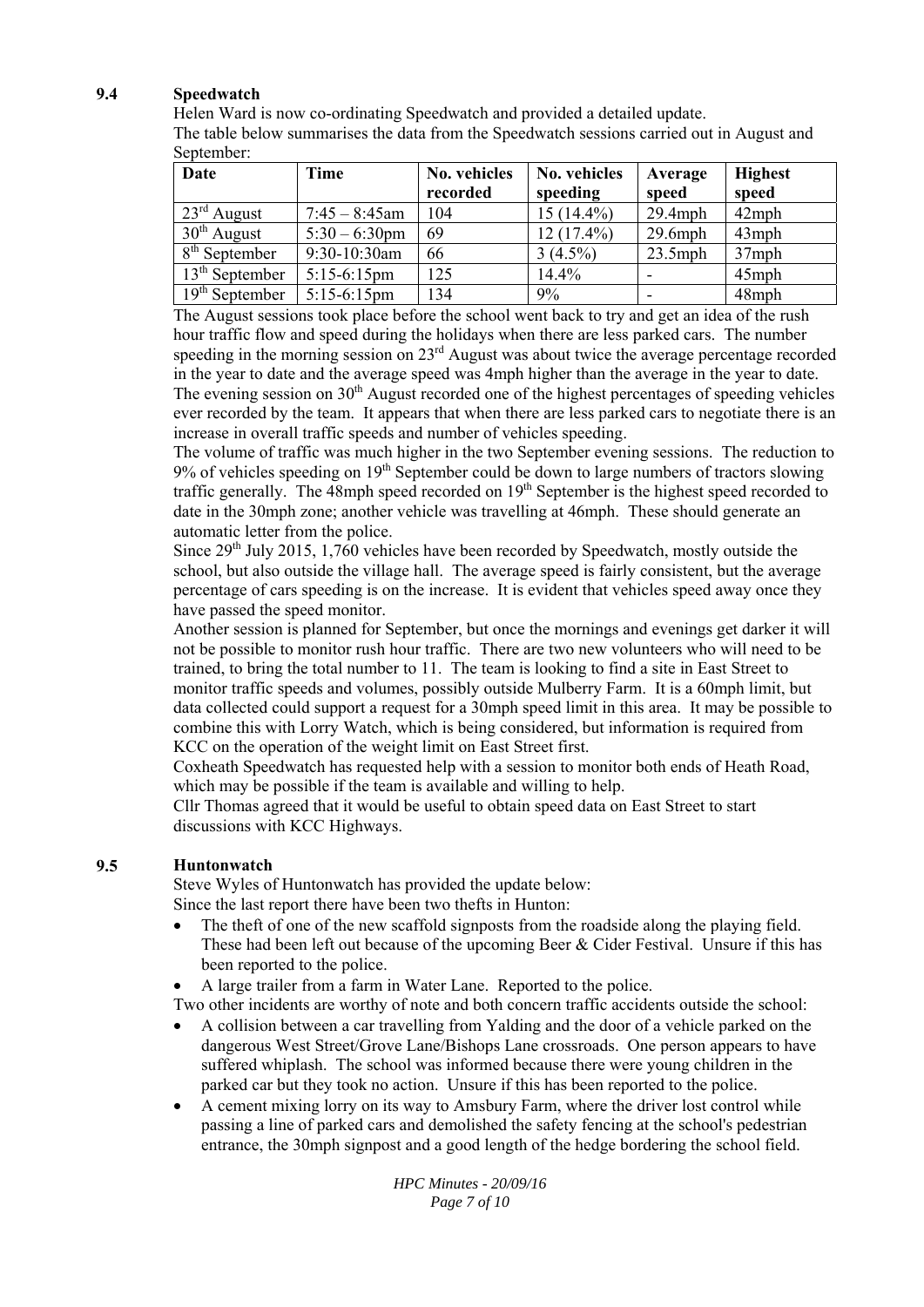Thankfully Huntonwatch has not been made aware of any injuries, although had anyone been leaving the school at that precise moment they would have been very lucky to have survived. Reported to the police.

There has been a very significant increase in the number of very large HGVs using Hunton's roads which is a worrying development and is making Hunton's narrow lanes very dangerous. Huntonwatch Members were able to help reunite a lost dog with its owner.

#### **9.6 Hunton Parish Plan/Neighbourhood Plan**

This item will be covered at the next Parish Council meeting.

#### **9.7 Communication & Events**

Cllr Trought reported that there had been a wonderful walk from the Village Club last Saturday, organised by Lesley Lee.

The Beer & Cider Festival will take place this Saturday, which will include a Pop-up Shop and games.

An East Street vs West Street cricket match will take place this Sunday.

There was a successful Music on the Green event in the summer.

Scaffolding signs are being used to promote activities and events.

#### **9.8 Planning Issues and Consultations**

All issues have already been covered during the meeting.

#### **9.9 Utilities**

Cllr Stanbridge reported that there is an ongoing issue with Southern Water regarding a sewer problem on East Street.

Hunton Hill was closed again on 19<sup>th</sup> September by South East Water. Cllr Stanbridge agreed to draft a letter to South East Water to raise the issue of the road closures and frequency of repairs to water mains on Hunton Hill. ACTION: CLLR STANBRIDGE

#### **10. OTHER PARISH MATTERS**

#### **10.1 Flooding**

Cllr Thomas reported that the Environment Agency (EA) is doing nothing to protect Hunton and the surrounding communities. Hunton Parish Council is part of the Medway, Beult & Teise Flood Group and the Joint Parishes Flood Group. It has been 2½ years since Yalding flooded and the EA has done nothing. The EA is to make £4,500 available to each affected household which will be of little use. The next meeting with Collier Street and other parishes will be held in three weeks' time. Helen Grant MP attended the last meeting.

#### **10.2 Volume of HGVs in Hunton**

This item was discussed extensively in the Open Session.

#### **10.3 Road Safety on East Street (Amsbury Farm corner)**

## *This item was moved before Item 5.*

A resident of East Street asked that the Parish Council consider pursuing a 30mph blanket limit or other traffic calming measure on East Street due to the volume of traffic, not just from HGVs, but from the large developments at Marden, and the speed of traffic. The national speed limit on that road is 60mph. KCC has carried out traffic monitoring, but speeds were monitored on a corner and at a passing place where traffic would naturally slow down, so it is not representative of the speeds vehicles usually drive. There are many properties on East Street and no footpath, meaning residents have to walk along the road.

A Speedwatch representative reiterated the wish to collect data on East Street, in a similar manner to West Street. At the moment, only two sites on West Street are authorised for Speedwatch sessions as far as the police are concerned and more members are required for

> *HPC Minutes - 20/09/16 Page 8 of 10*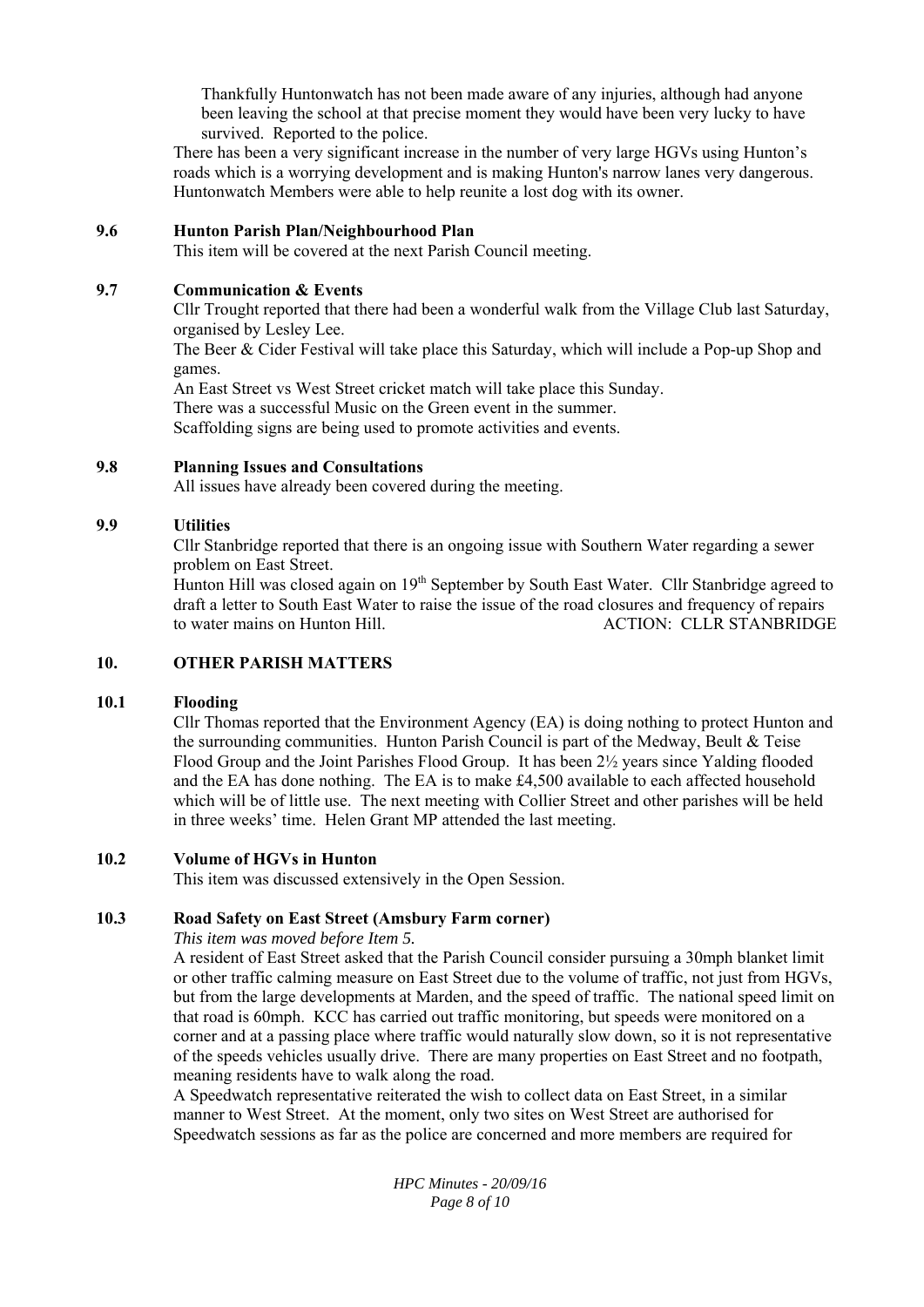Speedwatch to do an increased amount of work. A KCC Highways representative has said there are no accident blackspots, but this is clearly not the case.

Cllr Stanbridge commented that the East Street junction with Hunton Hill has a bus stop which many people have to walk to and parents tend to drive their children to the bus stop as it is too dangerous to walk. He also voiced his concern about the Amsbury Farm bend as it is a sharp blind bend and the site of a recent accident; there have been others in the past. The road does have a 60mph speed limit, but it is not possible to drive around that bend at 60mph. KCC Highways need to be engaged in conversation concerning this bend and other blackspots.

#### **10.4 Clerk's Report**

#### **10.4.1 Parish Councillor's Vacancy**

Following the resignation of Steve Wyles on 7<sup>th</sup> August, there now exists a casual vacancy on the Parish Council. The Parish Council has to publicise a Notice of Casual Vacancy. If 10 or more local government electors in the parish write to MBC requesting an election, an election will be held. Otherwise, the vacancy is filled by co-option. The other existing vacancy can be filled by co-option. The Notice of Casual Vacancy has been posted today and MBC will let the Clerk know if an election needs to be held or not.

#### **10.4.2 Parish & Town Council Seminar**

This year's Parish & Town Council Seminar will be held on Thursday 27<sup>th</sup> October at Oakwood House – 9am to 1pm. The seminar relates to Highways and places are limited to one per parish. Cllr Goddard asked for details to be provided to him. ACTION: CLERK

#### **10.4.3 KALC Finance Conference**

Members **Agreed** that the Clerk could attend the KALC Finance Conference on 18<sup>th</sup> October.

#### **11. CONSULTATIONS**

#### **11.1 KCC – Local Transport Plan 4: Delivering Growth Without Gridlock 2016-2031**

Kent County Council has a statutory duty to produce a Local Transport Plan and is currently writing a new plan, to replace Local Transport Plan 3, 2011-2016, called the Local Transport Plan 4: Delivering Growth without Gridlock 2016-2031 (LTP4). Members **Agreed** that a response would not be provided.

#### **11.2 NALC – Community Led Housing Survey**

The National Association of Local Councils is currently undertaking a short survey on Community Led Housing. Members asked that the survey be resent to them. ACTION: CLERK

#### **11.3 MBC – Supporting Parish Councils Survey**

Maidstone Borough Council is conducting a survey to gain feedback on both the communication between the Borough Council and parishes as well as how successful the implementation of the Parish Charter has been.

Members **Agreed** that a response would not be provided, but individual Members could respond if they wished.

#### **12. FINANCE**

#### **12.1 Budget Monitoring Report**

The Budget Monitoring Report to 31<sup>st</sup> August 2016 was Noted. Members **Approved** the spend of £3,162.99 to pay for the dished channels near the school. The budget will be amended accordingly. Cllr Goddard will contact Clare Chewter.

ACTION: CLLR GODDARD